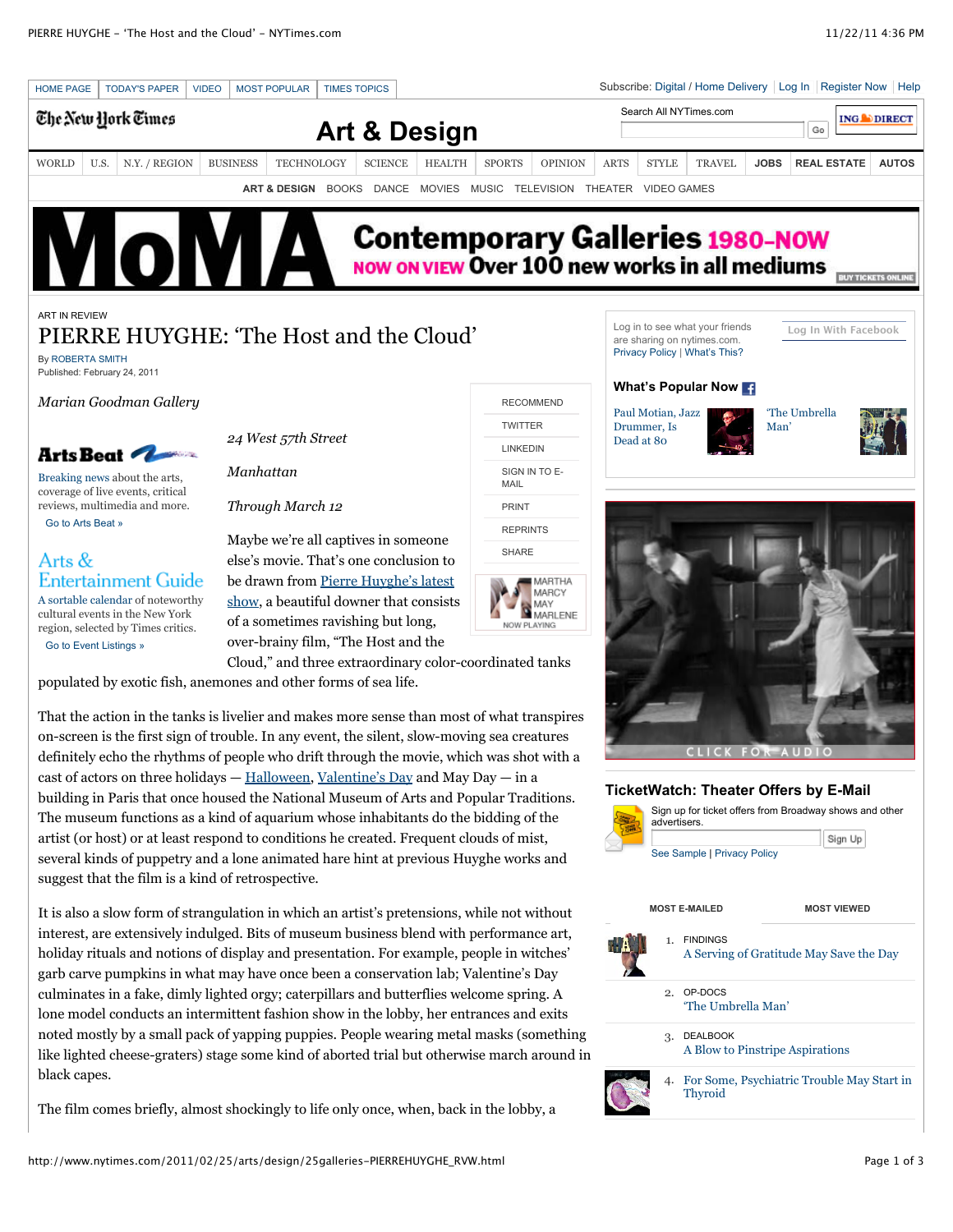

 $\blacktriangleleft$ **MORE ON THE HOME PAGE (1 OF 15 ART) Egypt Military Pledges Fa to Civilian Rule**

OPEN

http://www.nytimes.com/2011/02/25/arts/design/25galleries-PIERREHUYGHE\_RVW.html Page 2 of 3